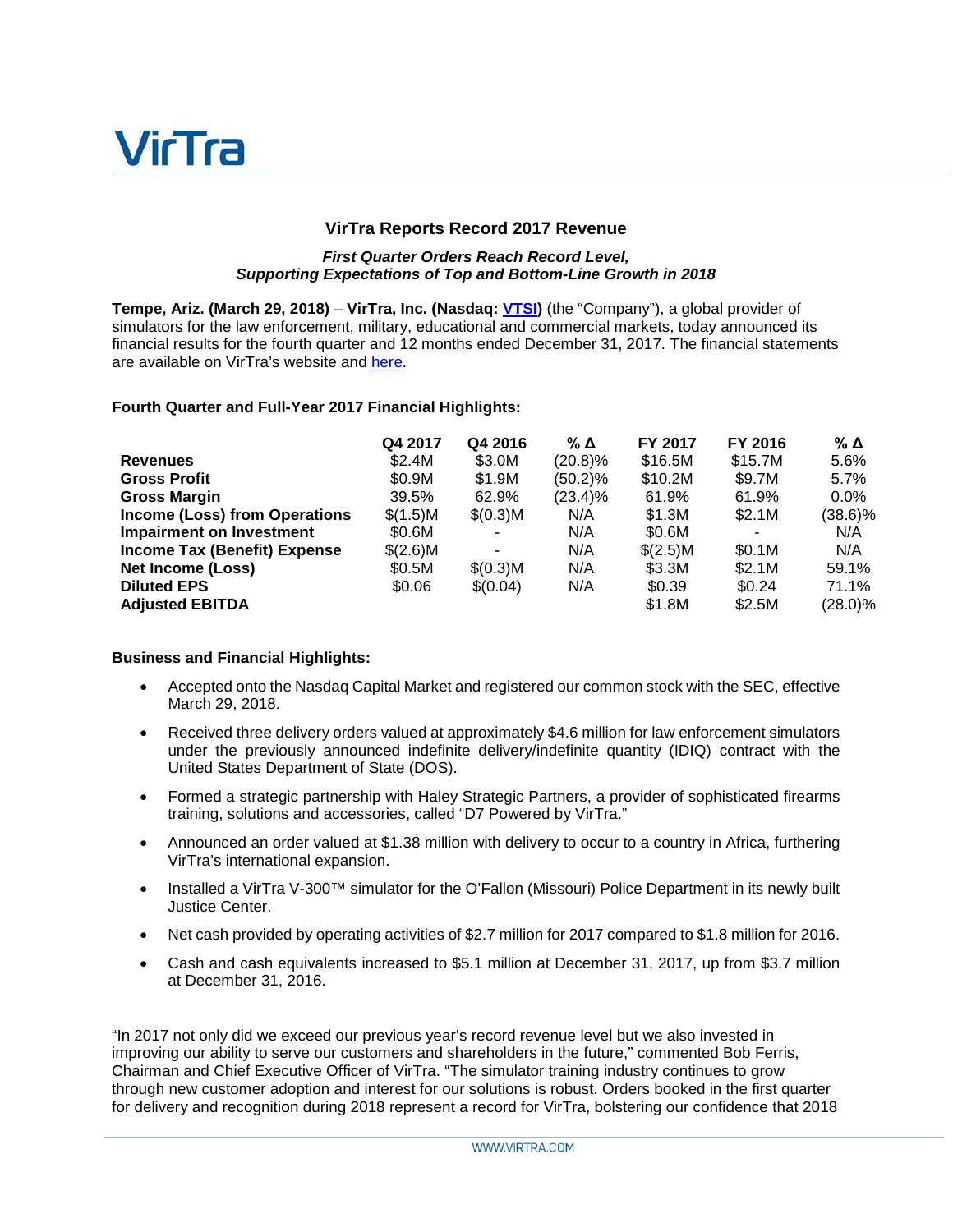will be another record year with great potential for top and bottom-line growth. This progress validates our decision to invest to improve our entire organization to meet growing demand. Our customers, increasingly, are recognizing the value and benefits of simulations-based training, helping expand our addressable market and reinforcing our confidence in market demand. From that standpoint, 2017 was a year of investment, in people, processes, and enhanced solutions to build on VirTra's already exceptional reputation in the market. Moving to the Nasdaq is an important step in this process, as a Nasdaq listing – along with our strong balance sheet -- provides confidence and comfort to potential customers around the world. In addition, our strong balance sheet and Nasdaq listing increases the number of potential acquisitions for us to carefully consider, creating additional growth opportunity for VirTra. As I look to the future, I have never been more excited about VirTra's long-term potential, and I believe 2018 has the potential to be a very good year for us and our shareholders."

"While 2017 was a solid year for VirTra, the fourth quarter was impacted by a combination of accommodating customer delivery schedules that resulted in lower recognized revenue and one-time costs allocated to the fourth quarter," continued Mr. Ferris. "To be sure, timing of orders and deliveries and revenue recognition rules can result in quarter-to-quarter fluctuations. The shifting of certain deliveries from late 2017 into mid-2018, coupled with continued strong demand and a higher-performing sales organization, bolsters our confidence in VirTra's future."

# **Financial Results for the Three Months Ended December 31, 2017**

Total revenues were \$2.4 million for the fourth quarter of 2017 compared to \$3.0 million for the fourth quarter of 2016, a decrease of 20.8%. The year-over-year decrease was due to the timing of certain orders under contracts being delivered ahead of schedule and therefore being recognized during the third quarter 2017, while other orders were delayed by customers, shifting revenue into future periods.

Gross profit was \$940,000, or 39.5% gross profit margin, for the fourth quarter of 2017 compared to gross profit of \$1.9 million, or 62.9% gross margin, for the fourth quarter of 2016, a gross profit decrease of 50%. The year-over-year decrease in gross profit margin was primarily due to a non-recurring, non-cash adjustment in the carrying value of certain inventory.

Net operating expense was \$2.5 million for the fourth quarter of 2017 compared to \$2.2 million in the fourth quarter of 2016. The higher expense was primarily due to expanding staffing levels, annual increases in payroll and benefits for current staff, sales and marketing expansion, increases in nonrecurring public company related one-time costs, new research and development work and IT infrastructure upgrades. Approximately \$411,000 of these costs are non-recurring in nature.

Loss from operations for the fourth quarter of 2017 was \$1.5 million compared to a loss from operations of \$303,000 in the fourth quarter of 2016. The increase in operating loss was primarily due to decreases in revenues and increases in net operating expense to include \$411,000 of costs that are non-recurring in nature.

During the fourth quarter, VirTra recorded a non-cash, non-recurring income tax benefit of \$2.6 million, reflecting a reversal of the Company's previously established valuation allowance, partially offset by the effect of a change in the federal income tax rate due to federal income tax reform, applied to VirTra's deferred tax assets and miscellaneous state income taxes.

In addition, management regularly evaluates the recoverability of its investment based on the investee company's performance and financial position. During the fourth quarter, VirTra recognized an impairment loss of \$613,000 related to the investment in Modern Round Entertainment Corporation.

Inclusive of this income tax benefit and the impairment loss, net income for the fourth quarter of 2017 was \$470,000, or \$(0.06) per basic and diluted share, compared to a net loss of \$311,000, or (\$0.04) per basic and diluted share, for the prior year's fourth quarter.

Adjusted EBITDA was \$(1,553,287) for the fourth quarter of 2017 compared to \$(106,671) for the fourth quarter of 2016, a decrease of 1,356%.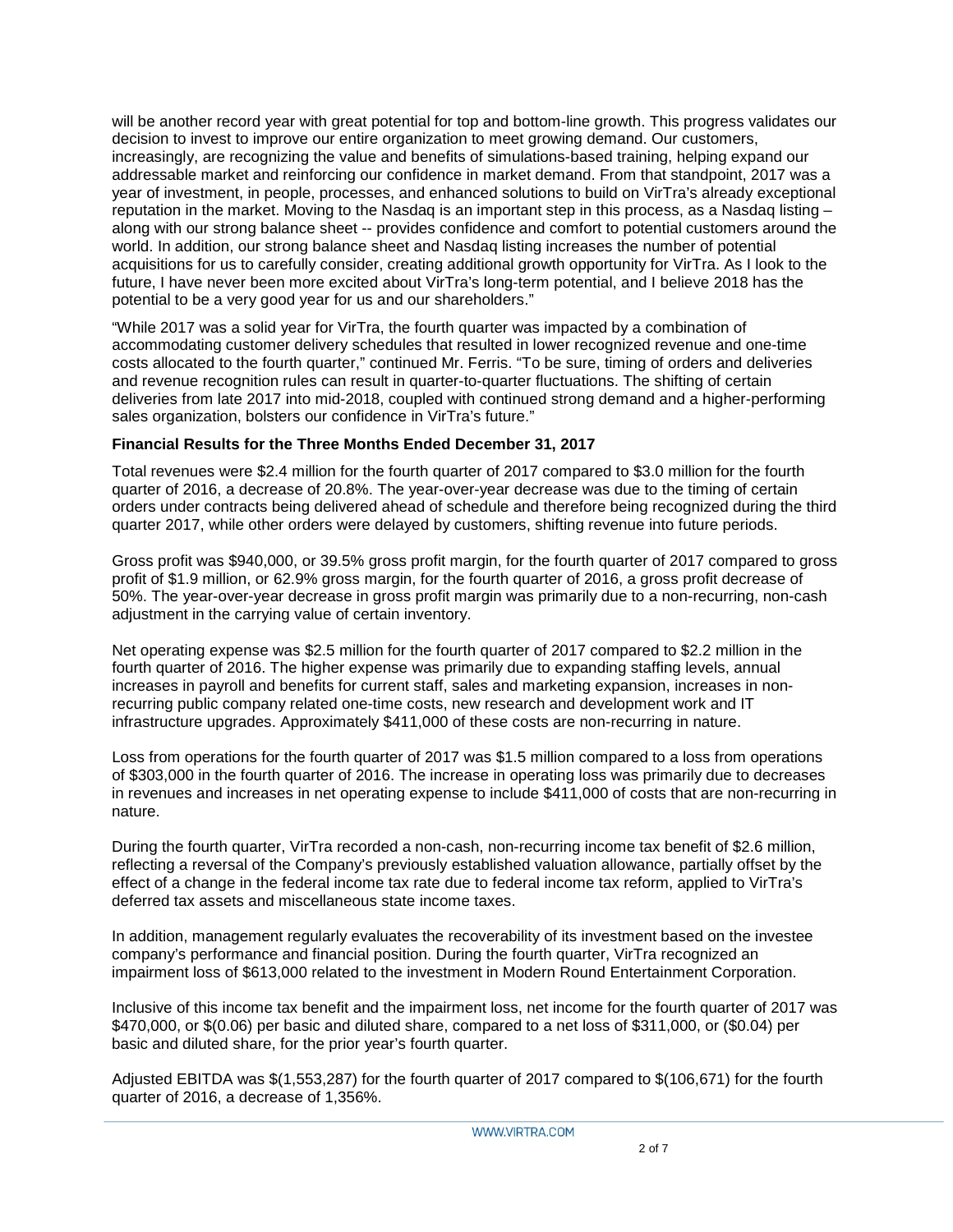## **Financial Results for the 12 Months Ended December 31, 2017**

Total revenues were \$16.5 million for the full year 2017 compared to \$15.7 million for the full year 2016, an increase of 5.6%. Gross profit was \$10.2 million, or 61.9% gross profit margin, for the full year 2017 compared to gross profit of \$9.7 million, or also 61.9% gross profit margin, for the full year 2016, a gross profit increase of 5.7%. Net operating expense was \$8.9 million for the full year 2017 compared to \$7.6 million for the full year 2016.

Income from operations for the full year 2017 was \$1.3 million compared to \$2.1 million for the full year 2016. Inclusive of the \$2.5 million income tax benefit and the impairment loss described above, full-year net income was \$3.3 million for 2017, or \$0.41 per basic and \$0.39 per diluted share, compared to \$2.1 million, or \$0.26 per basic and \$0.24 per diluted share, for the full year 2016.

Adjusted EBITDA was \$1.8 million for the full year 2017 compared to \$2.5 million for the full year 2016, a decrease of 28.0% and includes \$411,000 one-time costs and expenses associated with registering the company with the SEC and preparing the company to be listed on The Nasdaq Capital Market.

# **Balance Sheet Summary**

Stockholders' equity increased to \$10.5 million at December 31, 2017 compared to \$6.4 million at December 31, 2016. Cash and cash equivalents were \$5.1 million at December 31, 2017 compared to \$3.7 million at December 31, 2016. The Company had essentially no outstanding bank debt at December 31, 2017.

# **Share Repurchase**

Since June, 2017 the Company has been repurchasing shares of its common stock under the current share repurchase authorization approved by its Board of Directors in October of 2016. To date, these shares have been purchased in the open market pursuant to a trading plan that has been adopted in accordance with Rule 10b-18 of the Securities and Exchange Commission. On a split-adjusted basis, the Company repurchased 23,467 shares at a cost of \$112,109, an average price of \$4.78 per share during the 12 months ended December 31, 2017.

# **Conference Call and Webcast**

The Company will host a fourth quarter and full year 2017 results and business update investor conference call and webcast on Thursday, March 29, 2018. Individuals interested in listening to the webcast live via the Internet may do so by visiting the Company's website at [www.VirTra.com.](http://www.virtra.com/) A webcast replay will be available for 60 days.

Date: Thursday, March 29, 2018 Time: 4:30 p.m. ET / 1:30 p.m. local Dial-in Number: (877) 407-8031 International Dial-in Number: (201) 689-8031 Webcast:<http://www.investorcalendar.com/event/26948>

Participants are recommended to dial-in approximately 10 minutes prior to the start of the event. A replay of the call will be available approximately two hours after completion through April 12, 2018. To listen to the replay, dial (877) 481-4010 (domestic) or (919) 882-2331 (international) and use replay ID 26948. The webcast replay will be available through June 29, 2018.

# **About VirTra**

VirTra is a global provider of simulators for the law enforcement, military, educational and commercial markets. The Company's patented technologies, software and scenarios provide intense training for deescalation, judgmental use-of-force, marksmanship and related training that mimics real world situations.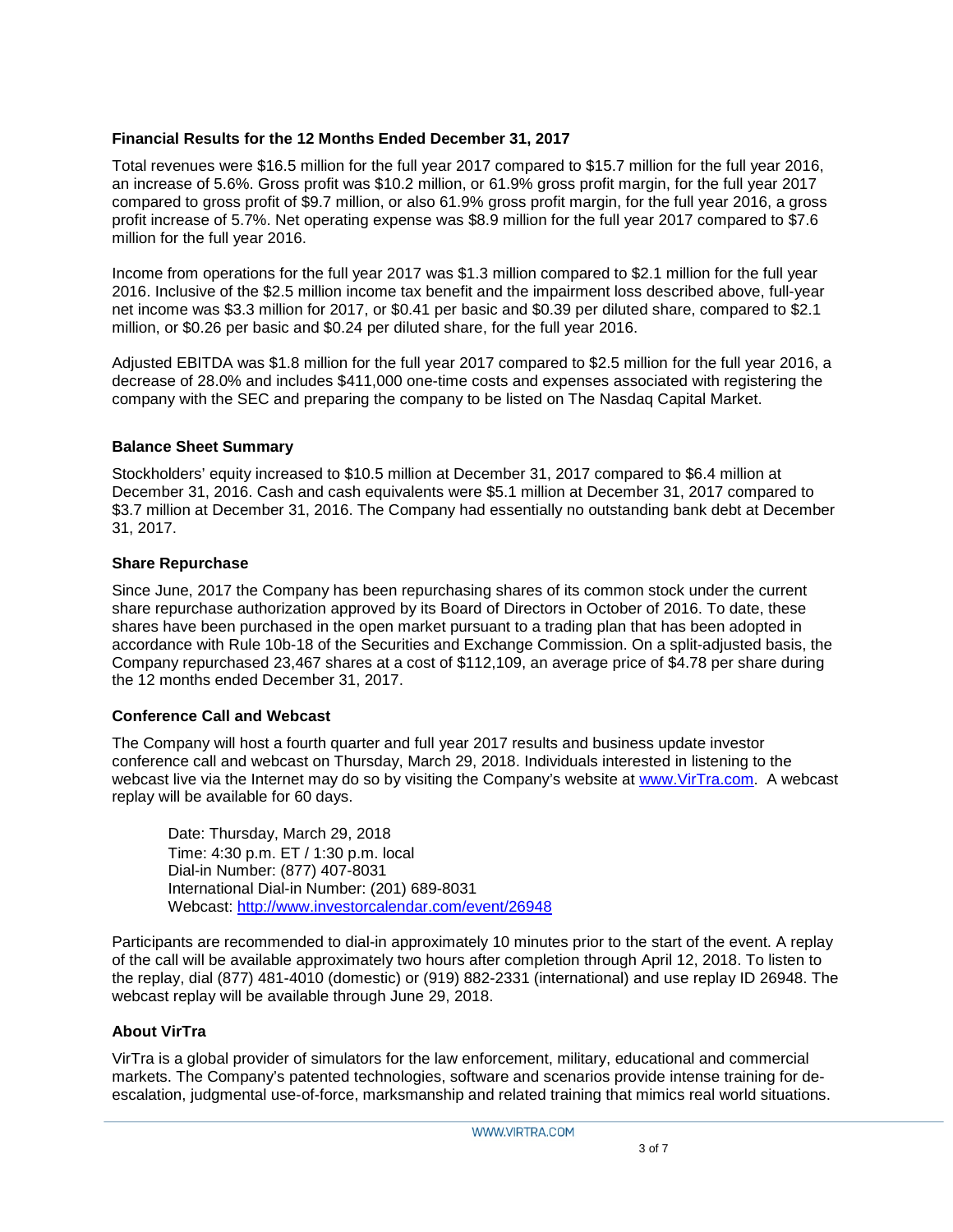VirTra's mission is to save and improve lives worldwide through realistic and highly-effective virtual reality and simulator technology. Learn more about VirTra at [www.VirTra.com.](http://www.virtra.com/)

# **Forward-looking Statements**

This news release includes certain information that may constitute forward-looking statements. Forwardlooking statements are typically identified by terminology such as "could," "may," "will," "expects," "anticipates," "future," "intends," "plans," "believes," "estimates," "proposed," "planned," "potential" and similar expressions, or are those, which, by their nature, refer to future events. All statements, other than statements of historical fact, included herein, including statements about VirTra's beliefs and expectations, are forward-looking statements. Forward-looking information is necessarily based upon a number of assumptions that, while considered reasonable, are subject to known and unknown risks, uncertainties and other factors which may cause the actual results and future events to differ materially from those expressed or implied by such forward-looking information. Although VirTra believes that such statements are reasonable, it can give no assurance that such forward-looking information will prove to be accurate. VirTra cautions investors that any forward-looking statements by the Company are not guarantees of future results or performance, and that actual results may differ materially from those in forward-looking statements as a result of various factors. Accordingly, due to the risks, uncertainties and assumptions inherent in forward-looking information, readers and prospective investors in the Company's securities should not place undue reliance on forward-looking information. All forward-looking information contained in this press release is given as of the date hereof, and is based upon the opinions and estimates of management and information available to management as at the date hereof and is subject to change. The Company assumes no obligation to revise or update forward-looking information to reflect new circumstances, whether as a result of new information, future events or otherwise, except as required by law.

Susan Lehman Brett Maas Slehman@virtra.com (510) 599-6555 (646) 536-7331

Media contact: Investor Relations contact:

- - - -FINANCIALS FOLLOWING- - - -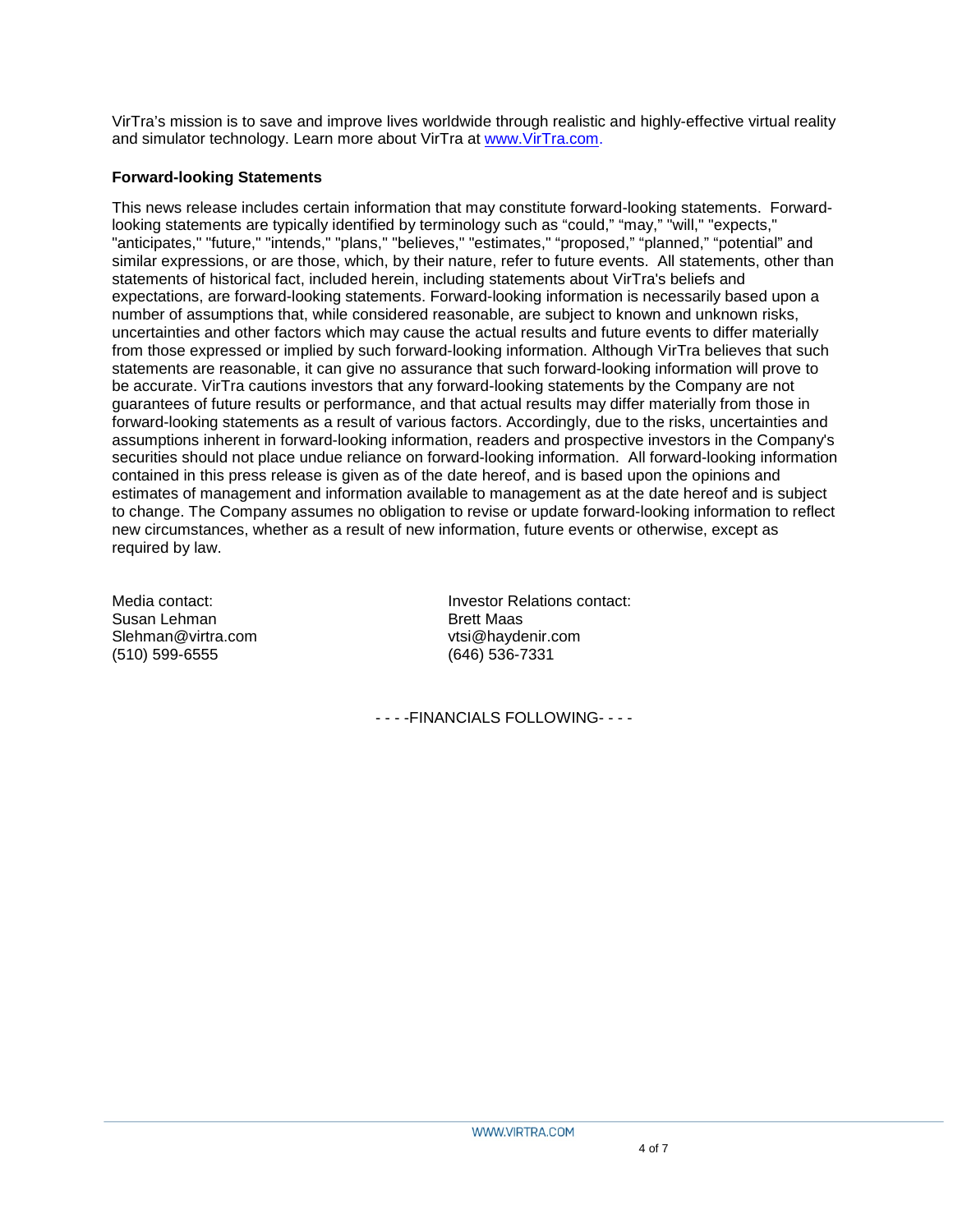# **VIRTRA, INC. CONDENSED BALANCE SHEETS**

|                                                                                                                                                                                                                                                                                                                                                                                                                                                                                                                                                                        | December 31,<br>2017                                              |                                                                 |  |  |
|------------------------------------------------------------------------------------------------------------------------------------------------------------------------------------------------------------------------------------------------------------------------------------------------------------------------------------------------------------------------------------------------------------------------------------------------------------------------------------------------------------------------------------------------------------------------|-------------------------------------------------------------------|-----------------------------------------------------------------|--|--|
| <b>ASSETS</b>                                                                                                                                                                                                                                                                                                                                                                                                                                                                                                                                                          |                                                                   |                                                                 |  |  |
| <b>CURRENT ASSETS</b><br>Cash and cash equivalents<br>Accounts receivable, net<br>Inventory, net<br>Unbilled revenue<br>Prepaid expenses and other current assets                                                                                                                                                                                                                                                                                                                                                                                                      | 5,080,445<br>\$<br>1,478,135<br>1,720,438<br>1,222,047<br>586,439 | \$<br>3,703,579<br>3,244,852<br>1,319,944<br>107,297<br>250,066 |  |  |
| Total current assets                                                                                                                                                                                                                                                                                                                                                                                                                                                                                                                                                   | 10,087,504                                                        | 8,625,738                                                       |  |  |
| Property and equipment, net<br>Deferred tax assets, net<br>Investment in MREC                                                                                                                                                                                                                                                                                                                                                                                                                                                                                          | 677,273<br>2,710,182<br>1,374,933                                 | 814,323<br>471,928                                              |  |  |
| <b>TOTAL ASSETS</b>                                                                                                                                                                                                                                                                                                                                                                                                                                                                                                                                                    | 14,849,892                                                        | 9,911,989<br>S                                                  |  |  |
| <b>LIABILITIES AND STOCKHOLDERS' EQUITY</b>                                                                                                                                                                                                                                                                                                                                                                                                                                                                                                                            |                                                                   |                                                                 |  |  |
| <b>CURRENT LIABILITIES</b><br>Accounts payable<br>Accrued compensation and related costs<br>Accrued expenses and other current liabilities<br>Notes payable, current<br>Deferred revenue                                                                                                                                                                                                                                                                                                                                                                               | \$<br>535,795<br>593,491<br>243,573<br>11,250<br>2,992,912        | \$<br>467,679<br>617,582<br>194,668<br>11,250<br>2,065,905      |  |  |
| Total current liabilities                                                                                                                                                                                                                                                                                                                                                                                                                                                                                                                                              | 4,377,021                                                         | 3,357,084                                                       |  |  |
| Long-term liabilities:<br>Deferred rent liability<br>Notes payable, long-term                                                                                                                                                                                                                                                                                                                                                                                                                                                                                          | 75,444<br>11,250                                                  | 122,126<br>22,500                                               |  |  |
| Total long-term liabilities                                                                                                                                                                                                                                                                                                                                                                                                                                                                                                                                            | 86,694                                                            | 144,626                                                         |  |  |
| <b>Total liabilities</b>                                                                                                                                                                                                                                                                                                                                                                                                                                                                                                                                               | 4,463,715                                                         | 3,501,710                                                       |  |  |
| Commitments and contingencies<br>STOCKHOLDERS' EQUITY<br>Preferred stock \$0.0001 par value; 5,000,000 authorized; no shares issued<br>or outstanding<br>Common stock \$0.0001 par value; 100,000,000 shares authorized; 7,927,589 shares<br>issued and 7,904,122 outstanding as of December 31, 2017 and 7,927,589<br>issued and outstanding as of December 31, 2016.<br>Class A common stock \$0.0001 par value; 5,000,000 shares authorized; no shares<br>issued or outstanding<br>Class B common stock \$0.0001 par value; 15,000,000 shares authorized; no shares | 793                                                               | 1,586                                                           |  |  |
| issued or outstanding<br>Treasury stock at cost; 23,467 shares and no shares outstanding<br>as of December 31, 2017 and December 31, 2016, respectively<br>Additional paid-in capital                                                                                                                                                                                                                                                                                                                                                                                  | (112, 109)<br>14,954,563                                          | 14,128,044                                                      |  |  |
| Accumulated deficit                                                                                                                                                                                                                                                                                                                                                                                                                                                                                                                                                    | (4,457,070)                                                       | (7,719,351)                                                     |  |  |
| Total stockholders' equity                                                                                                                                                                                                                                                                                                                                                                                                                                                                                                                                             | 10,386,177                                                        | 6,410,279                                                       |  |  |
| TOTAL LIABILITIES AND STOCKHOLDERS' EQUITY                                                                                                                                                                                                                                                                                                                                                                                                                                                                                                                             | 14,849,892<br>\$                                                  | \$<br>9,911,989                                                 |  |  |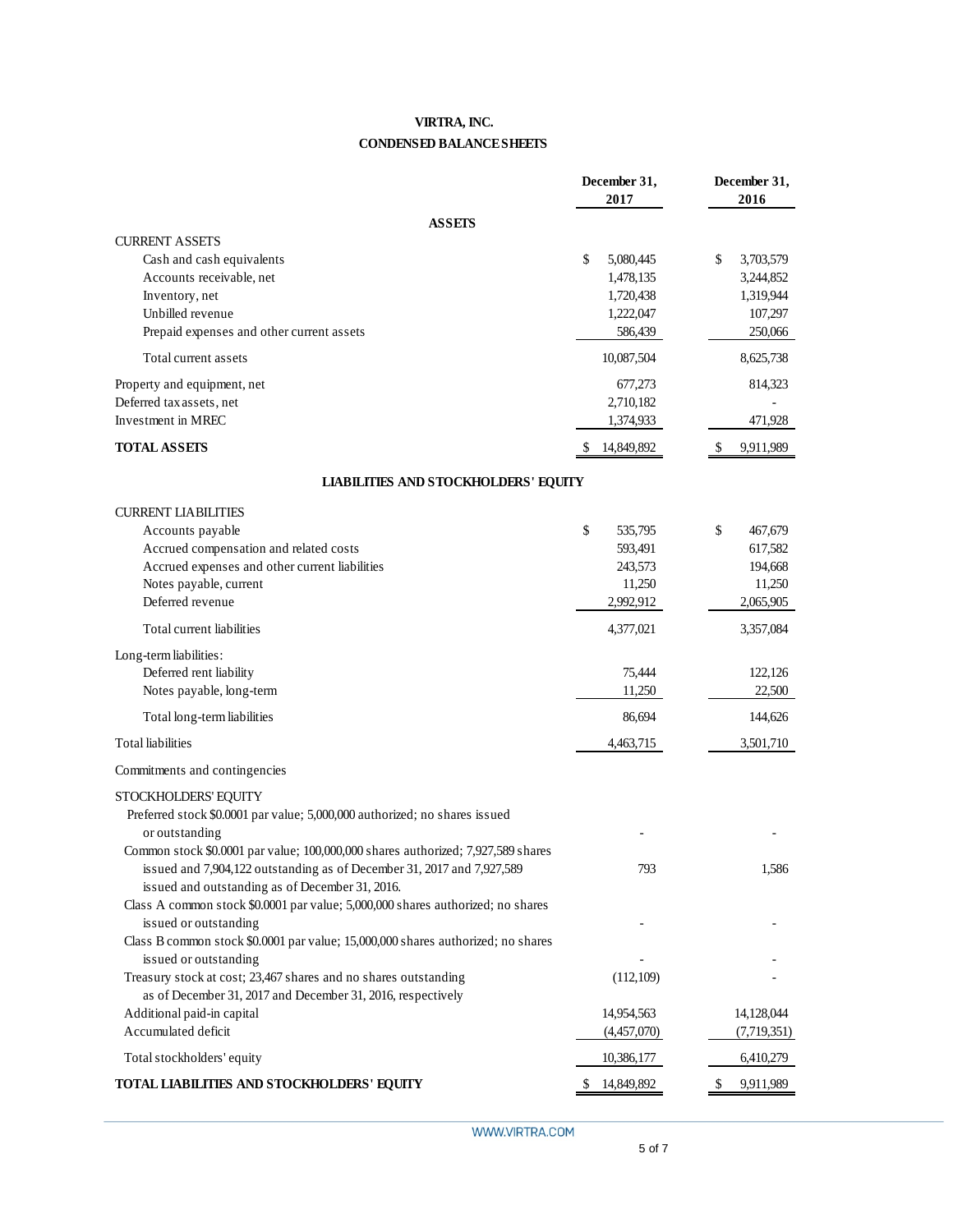#### **VIRTRA, INC. CONDENSED STATEMENTS OF OPERATIONS**

|                                     |              | <b>Three Months Ended</b> |              |                   | <b>Twelve Months Ended</b>      |                   |                   |            |  |  |
|-------------------------------------|--------------|---------------------------|--------------|-------------------|---------------------------------|-------------------|-------------------|------------|--|--|
|                                     |              | December 31, 2017         |              | December 31, 2016 |                                 | December 31, 2017 | December 31, 2016 |            |  |  |
| <b>REVENUES</b>                     |              |                           |              |                   |                                 |                   |                   |            |  |  |
| Net sales                           | \$           | 2,332,062                 | \$           | 2,959,987         | \$                              | 16,234,278        | \$                | 15,562,121 |  |  |
| Royalties/licensing fees            |              | 44,865                    |              | 42.217            |                                 | 289,947           |                   | 90,047     |  |  |
| Total revenue                       |              | 2,376,927                 |              | 3,002,204         |                                 | 16,524,225        |                   | 15,652,168 |  |  |
| Cost of sales                       |              | 1,437,084                 |              | 1,113,150         |                                 | 6,290,879         |                   | 5,970,058  |  |  |
| Gross profit                        |              | 939,843                   |              | 1,889,054         |                                 | 10,233,346        |                   | 9,682,110  |  |  |
| <b>OPERATING EXPENSES</b>           |              |                           |              |                   |                                 |                   |                   |            |  |  |
| General and administrative          |              | 2,126,310                 |              | 1,839,146         |                                 | 7,641,765         |                   | 6,471,194  |  |  |
| Research and development            |              | 353,110                   |              | 352,960           |                                 | 1,285,064         |                   | 1,084,590  |  |  |
| Net operating expense               |              | 2,479,420                 |              | 2,192,106         |                                 | 8,926,829         |                   | 7,555,784  |  |  |
| Income/(loss) from operations       |              | (1,539,577)               |              | (303, 052)        |                                 | 1,306,517         |                   | 2,126,326  |  |  |
| <b>OTHER INCOME (EXPENSE)</b>       |              |                           |              |                   |                                 |                   |                   |            |  |  |
| Other income                        |              | 15,427                    |              | 21,022            |                                 | 67,837            |                   | 26,612     |  |  |
| Other expense                       |              |                           |              |                   |                                 | (4,123)           |                   |            |  |  |
| Impairment in MREC                  |              | (613,241)                 |              |                   |                                 | (613,241)         |                   | (164)      |  |  |
| Net other income/(loss)             |              | (597, 814)                |              | 21,022            |                                 | (549, 527)        |                   | 26,448     |  |  |
| Income/(loss) before income taxes   |              | (2,137,391)               |              | (282,030)         |                                 | 756,990           |                   | 2,152,774  |  |  |
| Provision for income taxes          |              | (2,607,577)               |              | 29,134            |                                 | (2,505,292)       |                   | 102,752    |  |  |
| <b>NET INCOME/(LOSS)</b>            | $\mathbb{S}$ | 470,186                   | $\mathbb{S}$ | (311, 164)        | S.                              | 3,262,282         | -S                | 2,050,022  |  |  |
| Earnings per common share           |              |                           |              |                   |                                 |                   |                   |            |  |  |
| Basic                               | \$           | 0.06                      | \$           | (0.04)            | $\frac{\mathsf{s}}{\mathsf{s}}$ | 0.41              | \$                | 0.26       |  |  |
| Diluted                             | $\mathbf S$  | 0.06                      | \$           | (0.04)            | $\mathbb S$                     | 0.39              | \$                | 0.24       |  |  |
| Weighted average shares outstanding |              |                           |              |                   |                                 |                   |                   |            |  |  |
| Basic                               |              | 7,905,597                 |              | 7,912,589         |                                 | 7,919,568         |                   | 7,917,356  |  |  |
| Diluted                             |              | 8,277,958                 |              | 7,912,589         |                                 | 8,397,377         |                   | 8,472,192  |  |  |